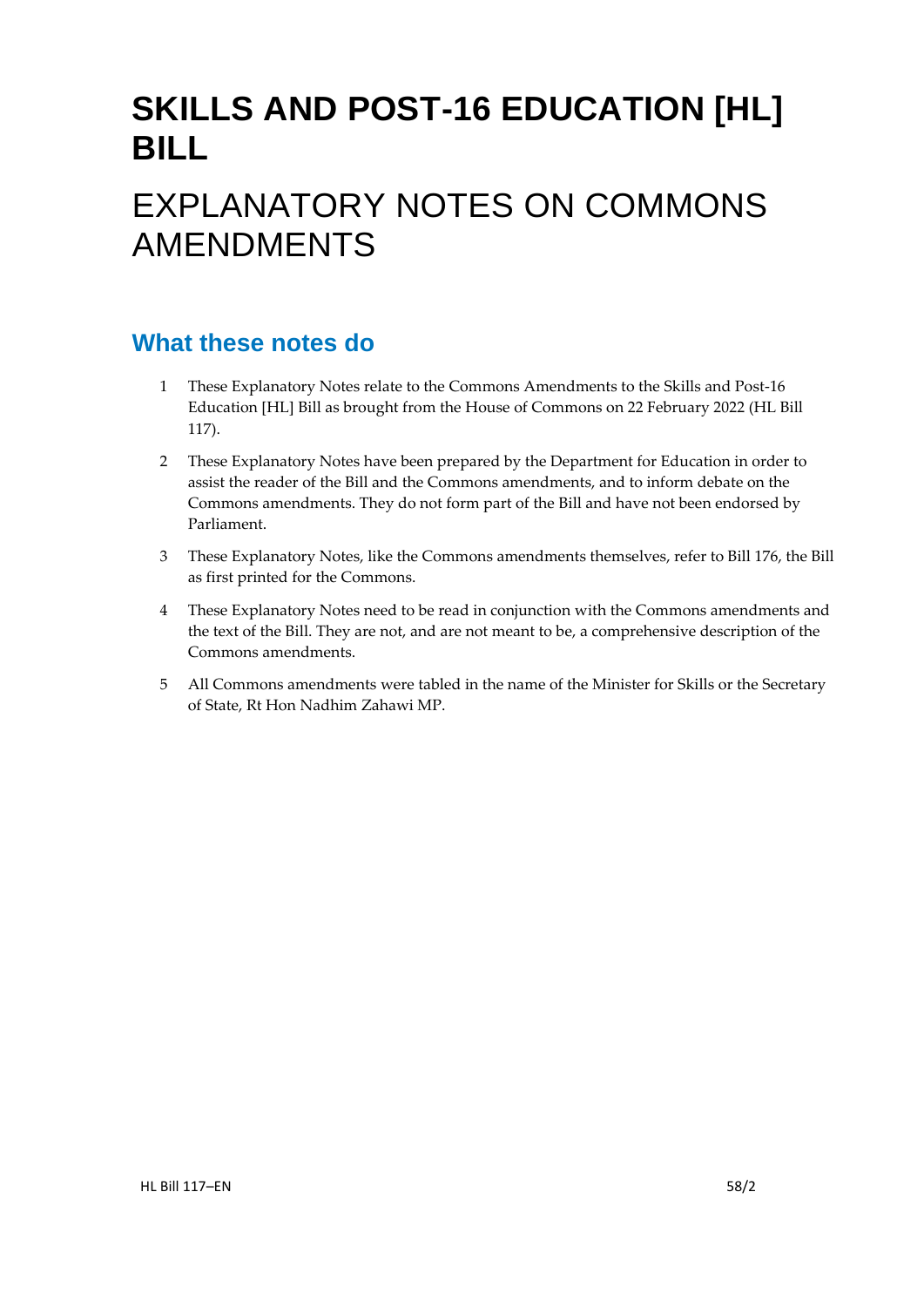# **Table of Contents**

| Subject                                                                                                                                                                                                                 | Page of these Notes                        |
|-------------------------------------------------------------------------------------------------------------------------------------------------------------------------------------------------------------------------|--------------------------------------------|
| <b>Commentary on Commons Amendments</b>                                                                                                                                                                                 | $\overline{2}$                             |
| Part 1: Skills and Education for Work                                                                                                                                                                                   | $\overline{2}$                             |
| Commons Amendments to Clause 1: Local skills improvement plans<br>Commons Amendment 1 and 2<br>Commons Amendment 3 to 6<br><b>Commons Amendment 7</b>                                                                   | $\overline{c}$<br>2<br>2<br>$\overline{c}$ |
| Commons Amendments to Clause 4: Interpretation<br>Commons Amendments 8 to 14                                                                                                                                            | $\overline{c}$<br>$\overline{2}$           |
| Commons Amendments to Clause 7: Additional powers to approve technical education<br>qualifications<br><b>Commons Amendment 15</b><br>Commons Amendment 16                                                               | 3<br>3<br>3                                |
| Commons Amendments to Clause 14: Amendments to section 42B of the Education Act 1997<br>Commons Amendments 17 and 18<br>Commons Amendments to Clause 17: Universal credit conditionality<br><b>Commons Amendment 19</b> | 3<br>3<br>3<br>3                           |
| Commons Amendments to Clause 18: Lifelong learning: review<br><b>Commons Amendment 20</b>                                                                                                                               |                                            |
| Part 2: Quality of Provision                                                                                                                                                                                            | 4                                          |
| Commons Amendments to Clause 19: Initial teacher training for further education<br><b>Commons Amendment 21</b>                                                                                                          | $\overline{4}$<br>4                        |
| Part 3: Protection for Learners                                                                                                                                                                                         | $\overline{4}$                             |
| Commons Amendments to Clause 22: Prohibitions on entering into funding arrangements with<br>providers<br><b>Commons Amendment 22</b>                                                                                    | 4<br>4                                     |
| Commons Amendments to Clause 25: Provision of opportunities for education and skills<br>development<br><b>Commons Amendment 23</b>                                                                                      | 4<br>4                                     |
| Commons Amendments after Clause 35: Office for Students: publication and protection from<br>defamation<br><b>Commons Amendment 24</b>                                                                                   | 4<br>4                                     |
| Part 4: Miscellaneous and General                                                                                                                                                                                       |                                            |
| Commons Amendments to Clause 38: Commencement<br><b>Commons Amendment 25</b>                                                                                                                                            |                                            |
| Commons Amendments to Clause 39: Short Title<br><b>Commons Amendment 26</b>                                                                                                                                             |                                            |
| Commons Amendments in the Title<br><b>Commons Amendment 27</b>                                                                                                                                                          |                                            |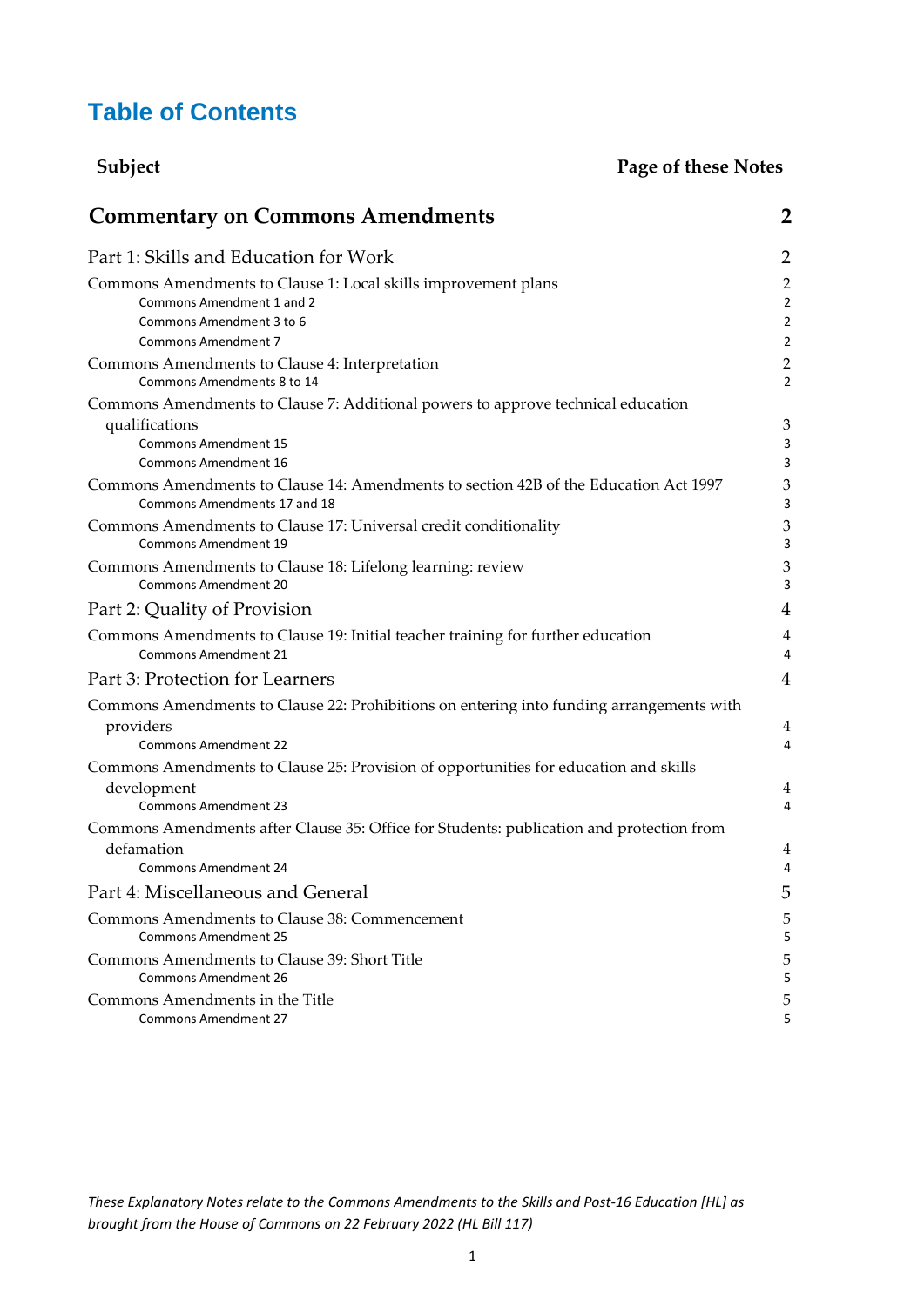# <span id="page-2-0"></span>**Commentary on Commons Amendments**

# <span id="page-2-1"></span>**Part 1: Skills and Education for Work**

# <span id="page-2-2"></span>**Commons Amendments to Clause 1: Local skills improvement plans**

### <span id="page-2-3"></span>Commons Amendment 1 and 2

6 Amendments 1 and 2 would introduce a duty on the Secretary of State to approve and publish a local skills improvement plan only if satisfied that, during the development of the plan, due consideration was given to the views of the Mayoral Combined Authority or Greater London Authority where they cover the specified area.

#### <span id="page-2-4"></span>Commons Amendment 3 to 6

- 7 Amendments 3 to 6 would modify what a local skills improvement plan is. These amendments would require a local skills improvement plan to be developed by an employer representative body, drawing on the views of employers in the specified area and any other evidence to summarise the skills, capabilities or expertise that are or may be required in the future in the specified area and identify actions that relevant providers can take regarding post-16 technical education and training to address the requirements outlined.
- 8 Amendments 3 to 6 do this by maintaining the flexibility of what is required in a local skills improvement plan, which will be set out via the statutory guidance, by amending clause 1 subsection (7) for local skills improvement plans in order to:
	- a. remove the requirement that they be developed in partnership with local authorities including Mayoral Combined Authorities (but see Commons Amendments 1 and 2 above) and further education providers;
	- b. remove the requirement to draw on the views of persons other than employers and other sources of information on skills needs to summarise the skills, capabilities or expertise that are required for people resident in that area; and
	- c. limit the category of persons, whom the plan identifies actions for, to relevant providers when making decisions about their technical education and training.

### <span id="page-2-5"></span>Commons Amendment 7

9 Amendment 7 would provide that actions identified in a local skills improvement plan which relevant providers can take are limited to post-16 technical education and training they provide which is English-funded (defined in clause 4, subsection (2)).

### <span id="page-2-6"></span>**Commons Amendments to Clause 4: Interpretation**

### <span id="page-2-7"></span>Commons Amendments 8 to 14

- 10 Amendments 8 to 14 would provide further clarification as to the relevant providers in scope of the duties relating to local skills improvement plans and the education and training to be treated as English-funded. Amendments 8 and 9 limit relevant providers to FE and HE institutions in England, and Amendment 10 to independent training providers whose activities relating to post-16 technical education or training are carried on or partly carried on in England.
- 11 Amendment 11 provides that the Secretary of State may add schools to the list of relevant providers as described in regulations only if they are in England. Amendments 12 to 14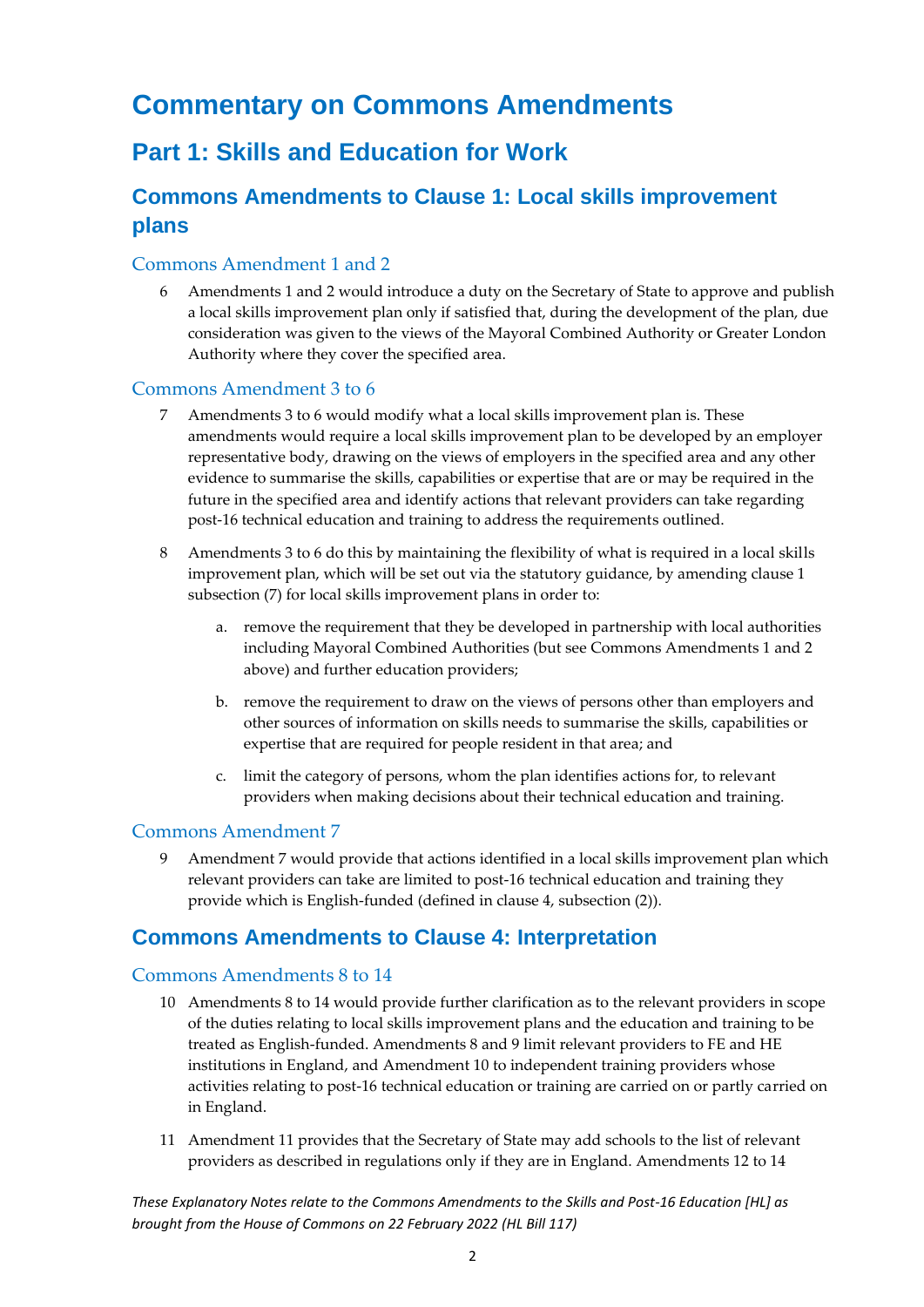provide that where amounts are paid directly to providers of education and training in accordance with regulations made by the Secretary of State, for example payments made by the Student Loans Company, these amounts are treated as English-funded.

## <span id="page-3-0"></span>**Commons Amendments to Clause 7: Additional powers to approve technical education qualifications**

#### <span id="page-3-1"></span>Commons Amendment 15

12 Amendment 15 would remove section A2D6(3), which would prevent the Institute for Apprenticeships and Technical Education from withdrawing approval from a level 3 technical education qualification for a period of four years beginning with the day on which the Act is passed.

#### <span id="page-3-2"></span>Commons Amendment 16

13 Amendment 16 would remove section A2D6(4), which would require that no student be deprived of the right to take two BTECs, Applied General Qualifications or a Diploma or an extended Diploma.

### <span id="page-3-3"></span>**Commons Amendments to Clause 14: Amendments to section 42B of the Education Act 1997**

#### <span id="page-3-4"></span>Commons Amendments 17 and 18

- 14 Amendments 17 and 18 together replace clause 14 of the Bill with a new clause that would modify section 42B of the Education Act 1997, inserted by section 2 of the Technical and Further Education Act 2017.
- 15 The new clause requires maintained schools, academies and pupil referral units in England to allow a range of education and training providers to access their pupils in order to inform pupils directly about approved technical education qualifications or apprenticeships, on at least one occasion (rather than three, as currently specified in clause 14) during each of the first, second and third key phases of their education. The first key phase is the school year in which the majority reach the age of 13 or 14 (typically school year 8 or 9). The second key phase is the school year in which the majority reach the age of 15 or 16 (typically school year 10 or 11). The third key phase is the school year in which the majority of pupils reach the age of 17 or 18 (typically school year 12 or 13).

### <span id="page-3-5"></span>**Commons Amendments to Clause 17: Universal credit conditionality**

#### <span id="page-3-6"></span>Commons Amendment 19

16 Amendment 19 would remove clause 17 from the Bill, which would require the Secretary of State to review Universal Credit (UC) conditionality rules with a view to ensuring that adults who are unemployed and in receipt of UC, and who enroll on an approved training course for a qualification that supports them towards sustainable employment, do not lose their entitlement to UC.

### <span id="page-3-7"></span>**Commons Amendments to Clause 18: Lifelong learning: review**

#### <span id="page-3-8"></span>Commons Amendment 20

17 Amendment 20 would remove clause 18 from the Bill, which would require the Secretary of State to publish a report on the impact that funding restrictions have on the level of skills within England and Wales, both generally, and specifically in relation to Equivalent and Lower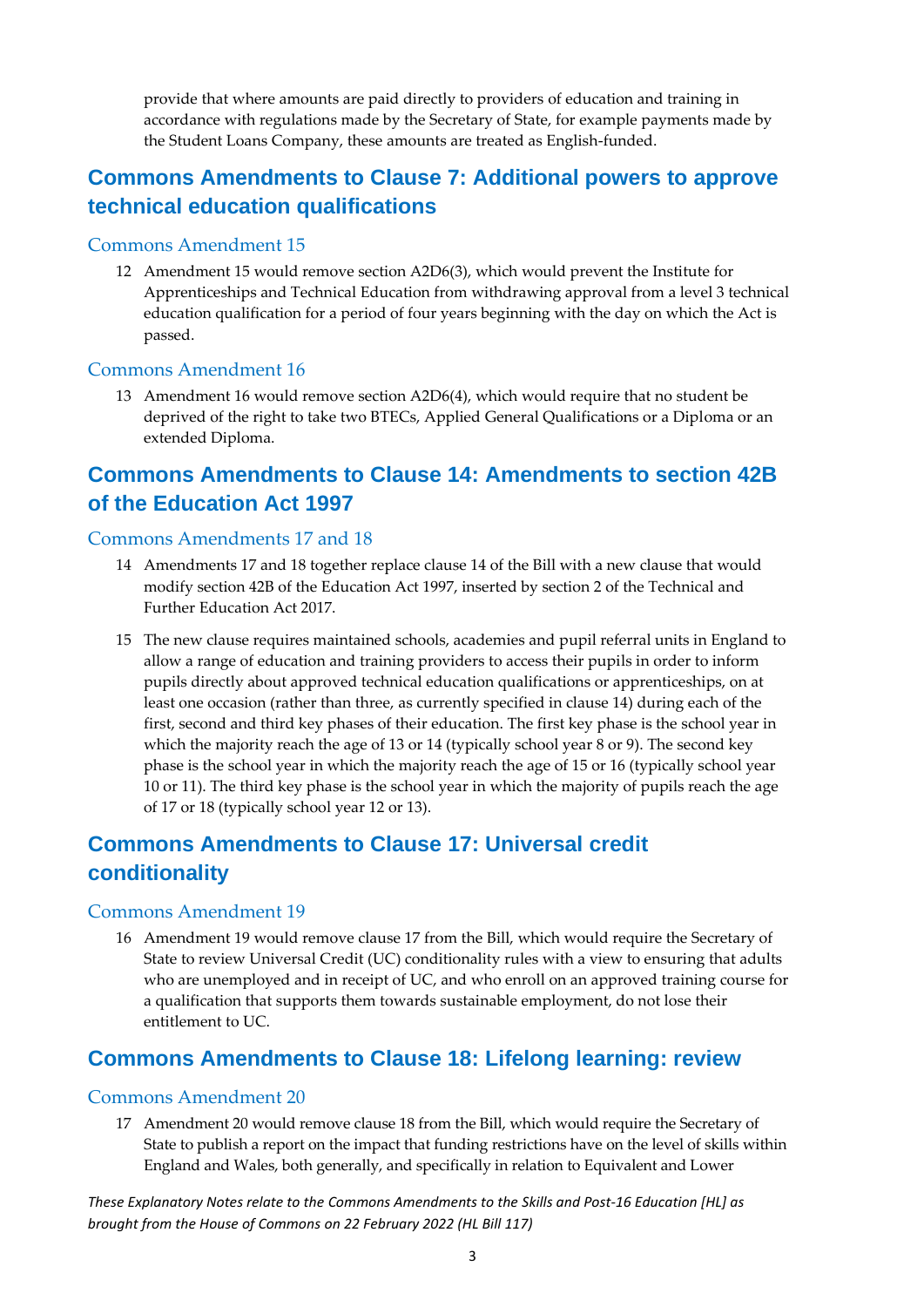Qualification restrictions. Clause 18 would require such a report to be laid annually before both Houses of Parliament and take effect one year after the commencement of either clause 15 or 16.

# <span id="page-4-0"></span>**Part 2: Quality of Provision**

## <span id="page-4-1"></span>**Commons Amendments to Clause 19: Initial teacher training for further education**

### <span id="page-4-2"></span>Commons Amendment 21

18 Amendment 21 would remove subsection (3) of clause 19, which would specify that regulations made under subsection (1) must impose a requirement that all FE Initial Teacher Training (ITT(FE)) courses include special educational needs awareness (SEN) training which is relevant to the students of ITT(FE) courses within an institution.

# <span id="page-4-3"></span>**Part 3: Protection for Learners**

# <span id="page-4-4"></span>**Commons Amendments to Clause 22: Prohibitions on entering into funding arrangements with providers**

### <span id="page-4-5"></span>Commons Amendment 22

19 Amendment 22 is a minor and technical amendment to clause 22 subsection (9) which would clarify that advanced learner loan funding routed through the Student Loans Company is in scope of clause 22 of the Bill. This has always been the intention of clause 22 subsection (9). This amendment is a technical adjustment to the drafting which would ensure the legislation accurately matches policy intent.

## <span id="page-4-6"></span>**Commons Amendments to Clause 25: Provision of opportunities for education and skills development**

### <span id="page-4-7"></span>Commons Amendment 23

20 Amendment 23 would remove clause 25, which would give any person of any age the legal right to free education on an approved course supplied by an approved provider of further or technical education, for their first qualification up to and including level 3. Clause 25 would also require employers in receipt of apprenticeship funding to spend at least two thirds of that funding on learners who begin apprenticeships at level 2 or level 3 before the age of 25.

# <span id="page-4-8"></span>**Commons Amendments after Clause 35: Office for Students: publication and protection from defamation**

### <span id="page-4-9"></span>Commons Amendment 24

- 21 Amendment 24 would insert new sections 67A to 67C into the Higher Education and Research Act 2017.
- 22 Section 67A would give a general power to the Office for Students ("OfS") to publish notices, decisions and reports given or made in the performance of its functions. It provides that such publication does not breach any duty of confidence or data protection legislation. Before deciding whether to publish, the OfS must consider various specified factors – such as the interests of students and HE providers, and the public interest.
- 23 Section 67B would concern the publication by the OfS of a decision to conduct an investigation. If a publication identifies a provider or other body or individual whose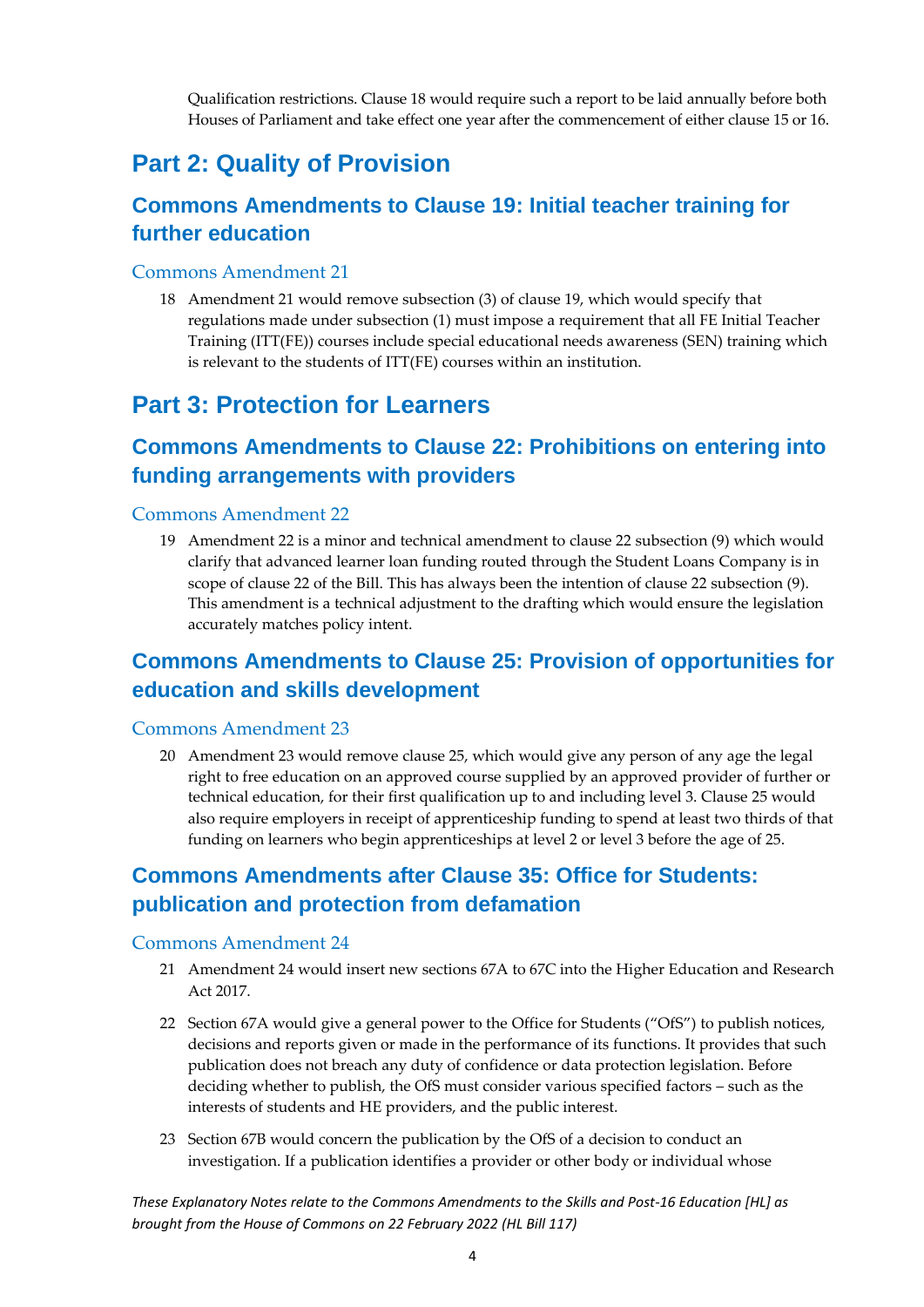activities are being investigated, and then subsequently makes no finding or takes no action, then the OfS must publish a notice stating that fact. Defamation protection is given where specified information is included in the publication.

24 Section 67C would provide that a publication of a notice, decision or report is privileged unless it is shown to have been made with malice (qualified defamation privilege).

# <span id="page-5-0"></span>**Part 4: Miscellaneous and General**

### <span id="page-5-1"></span>**Commons Amendments to Clause 38: Commencement**

#### <span id="page-5-2"></span>Commons Amendment 25

25 Amendment 25 would bring Commons Amendment 24 into force two months after Royal Assent of the Bill.

### <span id="page-5-3"></span>**Commons Amendments to Clause 39: Short Title**

### <span id="page-5-4"></span>Commons Amendment 26

26 Amendment 26 would remove the privilege amendment inserted in the Lords. Parliamentary procedure requires a privilege amendment to be included when a Bill starts in the Lords and has financial implications. It is then removed in the Commons.

### <span id="page-5-5"></span>**Commons Amendments in the Title**

### <span id="page-5-6"></span>Commons Amendment 27

27 Amendment 27 would amend the long title of the Bill to cover Amendment 24.